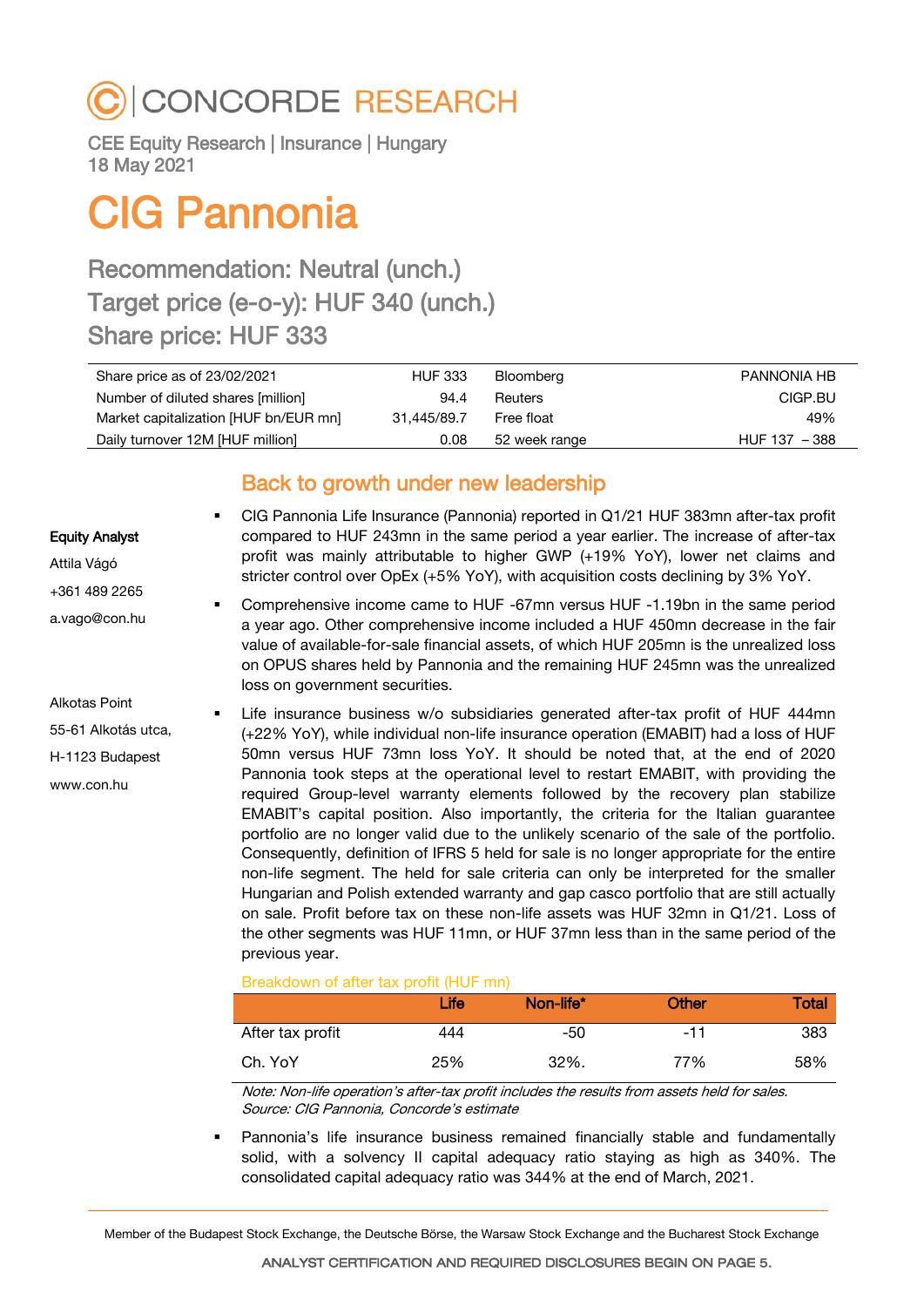- In the life insurance segment, the total annualized amount of new sales was HUF 1.06bn, 25% higher than in the same period a year earlier, driven by increasing premium of group contracts, on which the commission rate is relatively lower compared to other products. The annualized amount of traditional life insurance new sales rose by 25% YoY, which might be attributed to increasing group insurance policy sales, while the amount of new sales of unit-linked products declined by 8% YoY mainly due to the COVID-19 pandemic.
- As a whole, life insurance GWP rose by 18% YoY from HUF 4.15bn to HUF 4.9bn in Q1/21. GWP of unit-linked life insurance reached HUF 3.56bn (thereof 36%, ie. HUF 1.28bn was pension insurance policies), HUF 1.27bn were traditional life products (thereof HUF 0.3bn came from pension insurance policies), and HUF 0.08bn were health insurance policies. GWP from renewals was HUF 3.16bn (+8% YoY), while GWP from the first annual premiums of policies sold was HUF 0.65bn (+32% YoY)). Top-up and single premiums amounted to HUF 1.1bn (+50% YoY), accounting for 22% of total life insurance GWP in Q1/21 compared to 18% YoY. Renewal ratio improved QoQ from 86% to 92%.



### GWP breakdown in the life insurance segment (HUF bln)

Source: Pannonia, Concorde estimate

- Non-life GWP dropped by 96% YoY to HUF 74mn mainly because of the divestment of some major activities.
- Although 12-month rolling GWP continued sliding for the fourth consecutive quarter due to deteriorating non-life premium income as a consequence of divestments, but the improved renewal ratio and new life business sales are supportive to consolidated GWP.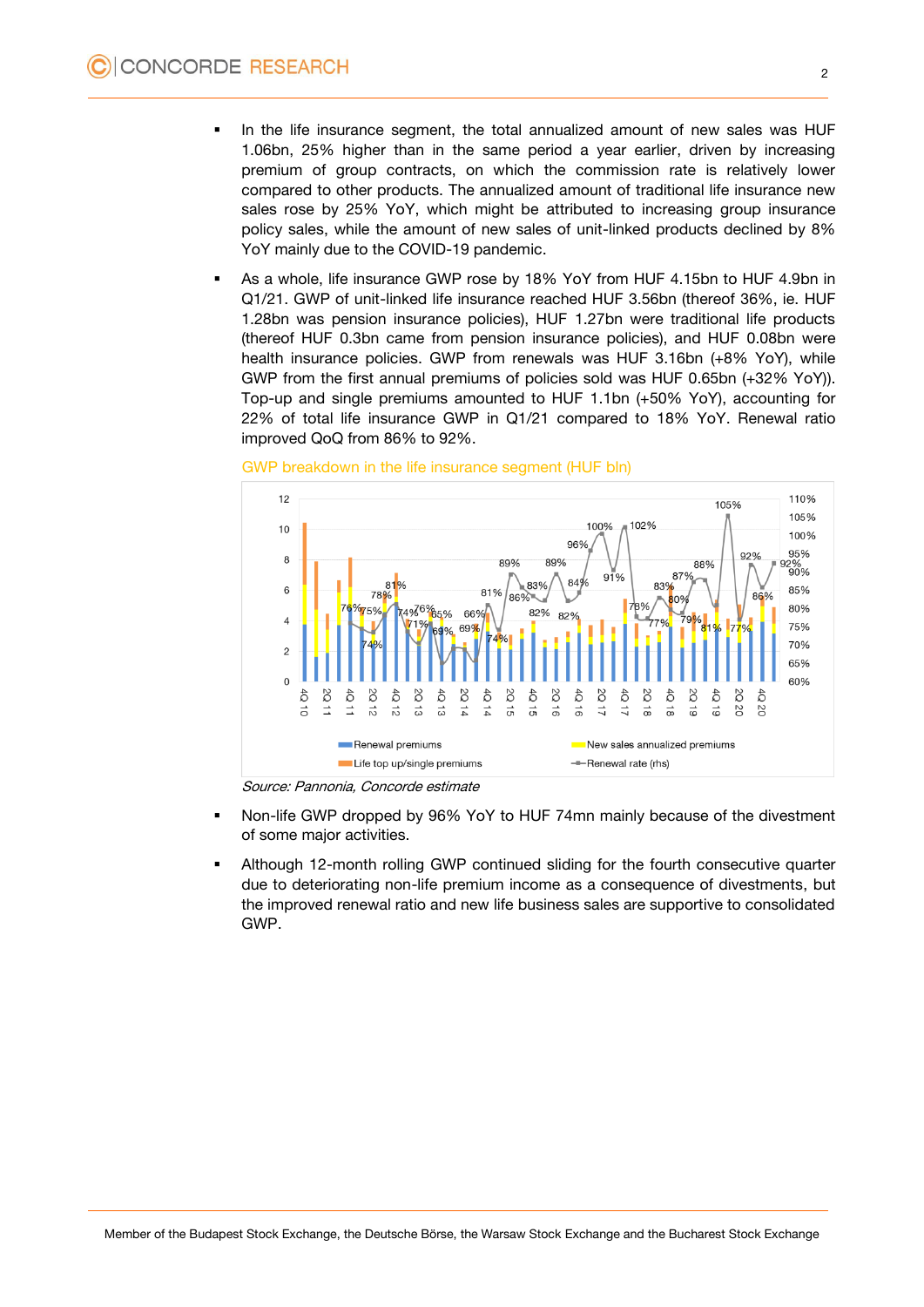

#### Quarterly consolidated GWP breakdown (HUF bn) 12-m rolling GWP breakdown (HUF bn)

- The other operating income of HUF 232mn came mainly from fund management operation (HUF 144mn), which decreased by 8% YoY due to a previously sold unitlinked product portfolio.
- Investment results were positive at HUF 5.63bn in Q1/21 (vs. HUF -7.53bn in Q1/20) as a result of an unprecedented recovery in the stock and bond market valuation after a collapse globally triggered by the outbreak of the coronavirus pandemic early last year. In contrast, in the first quarter of 2021 inflation expectations increased, which led to rising bond yields and therefore lower bond prices.
- Operating costs rose by 5% YoY in Q1/21 and accounted for 32% of GWP (vs. 28% in Q4/20 and 36% in Q1/20), of which fees, commissions and other acquisition costs represented 59% (vs. 63% in Q4/20 and 64% in Q1/20), while admin costs and other expenses (mainly provisions) accounted for the rest. Acquisition costs decreased by 3% YoY mainly due to the increasing sale of traditional insurance products with lower commission rates, and accounted for ca. 88% of annualized premium of new sales compared to 115% YoY.
- Net claims and related settlement expenses dropped by 5% YoY in Q1/21 partly due to a decrease in non-life segment expenses, and also due to life segment claims expenditures mainly due to the surrenders of unit-linked products.
- The amount of net change in reserves was HUF 4.66bn, which is made up almost entirely by the increase of unit-linked life insurance reserves.
- As for life insurance policies sold in 2020 the share of the tied agent network is 11% (vs. 13% in Q1/20), independent brokers bring in 50% (vs. 36% in Q4/20) and the bank and other business developments represented 39% of new sales (vs. 51% in Q4/20).
- Pannonia appears to have delivered on its strategy of focusing external growth and transparency. We are also confident that CIG Pannonia remains on track to achieve efficiency gains through diversification of its product mix and distribution channels. We hold the view that the first quarter results should serve reason for investors to place more confidence in Pannonia's new strategy and management's ability to develop growth of businesses on a sustainable basis. We maintain our TP at HUF 340 a share and reiterate our Neutral rating on Pannonia.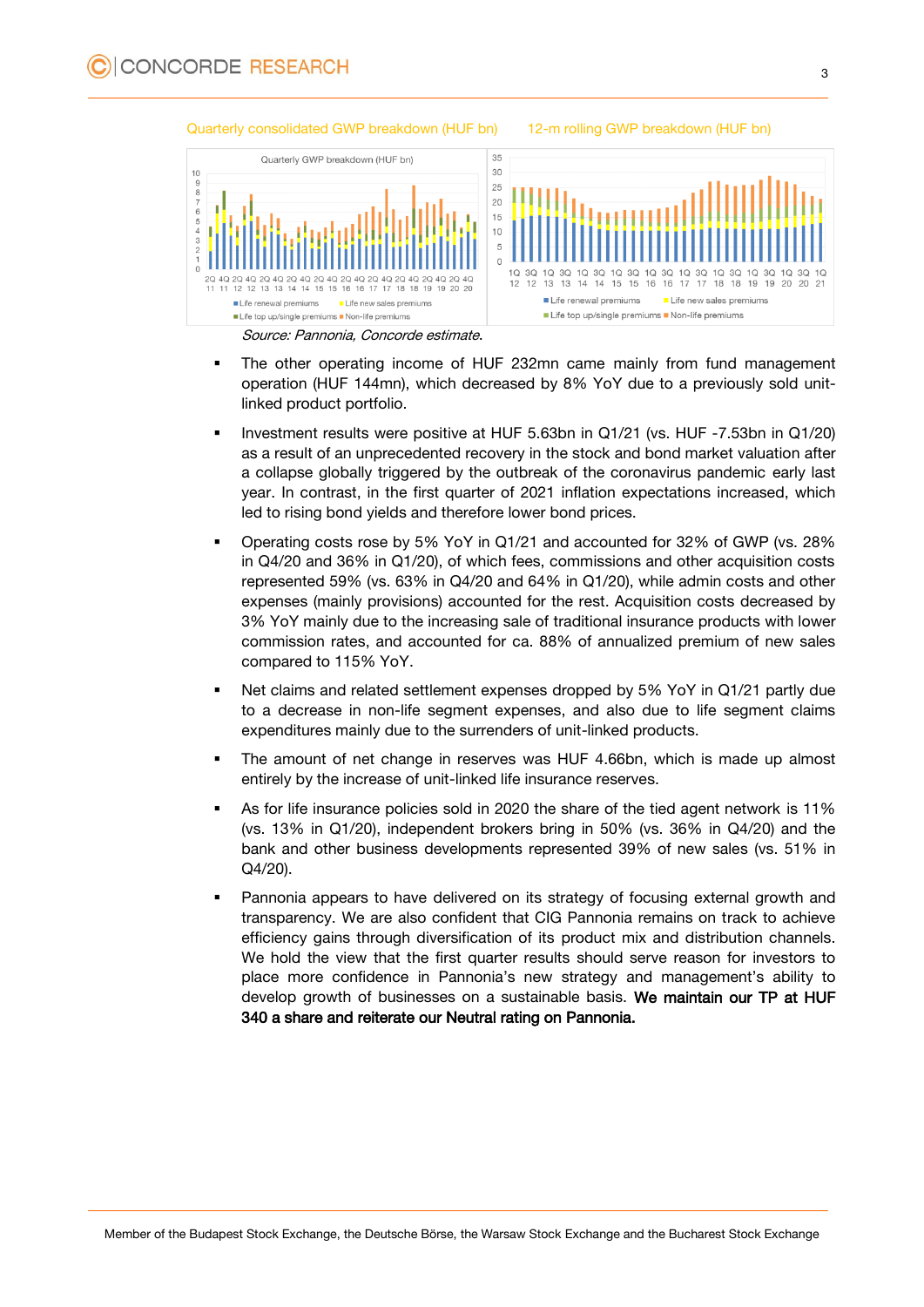# Disclaimer

Concorde Securities Ltd. does and seeks to do business with companies covered in its research reports. As a result, investors should be aware that the firm may have a conflict of interests that could affect the objectivity of this report. Investors should consider this report as only a single factor in making their investment decision. For analysts' certification and other important disclosures, please refer to the "Disclaimer" section at the end of this report.

# DISCLAIMER I.

This research report has been prepared by Concorde Securities Ltd., a full-service Hungarian investment banking, investment management and brokerage firm. Concorde Securities Ltd. is under the supervision of the National Bank of Hungary in its capacity as financial supervisory authority.

Concorde Securities Ltd. is registered in Hungary and does not have any subsidiaries, branches or offices outside of Hungary. Therefore we are not allowed to provide direct investment banking services to US investors and restrictions may apply to our potential investment banking services according to your country's jurisdiction.

Our salespeople, traders and other professionals may provide oral or written market commentary or trading strategies to our clients that reflect opinions that are their own and may be contrary to the opinions expressed in our research products, and our proprietary trading and investing businesses may make investment decisions that are inconsistent with the recommendations expressed by our analysts or traders.

Our research, sales and trading professionals are paid based on the profitability of the respective divisions of Concorde Securities Ltd., which from time-to-time may include revenues from the firm's capital market activity. Concorde Securities Ltd. does not prohibit analysts, salespeople and traders from maintaining a financial interest in the securities or futures of any companies that they cover or trade on their clients' behalf in strict compliance with the Hungarian Capital Markets Act.

## ANALYSTS CERTIFICATION

The research analysts undersigned and responsible for the preparation of this report hereby certify that (i) the views expressed in this research report accurately reflect their personal views about any and all of the securities or issuers referred to in this research report; (ii) no part of the analysts' compensation was, is or will be directly or indirectly related to the specific recommendation or views expressed in this report and (iii) no part of their compensation is tied to any specific investment transactions performed by Concorde Securities Ltd.

Name and job title of individuals involved in the production of this report are disclosed at the end of this report.

Concorde Securities Ltd. is a leading manager and underwriter of Hungarian equity offerings. We have investment banking and other business relations with a substantial percentage of the companies traded on the Budapest Stock Exchange and covered by our research department. Concorde Securities Ltd, its directors and employees may have a position in these securities, which may change at any time.

Concorde Securities Ltd. acted as Lead Manager of the private and public share placement of the shares of FHB in 2003, Masterplast in 2012 and Duna House in 2016. Concorde Securities Ltd. acted as the Co-lead Manager of Gedeon Richter's exchangeable bond issue in September 2004. Concorde Securities Ltd. has provided financial advice to Magyar Telekom.

# Rating **Trigger Trigger Trigger Trigger** Buy Total return is expected to exceed 20% in the next 12 months Accumulate Total return is expected to be in the range of 10-20% Neutral Total return is expected to be in the range of 10%-(-10%) Reduce Total return is expected to be in the range of -10-(-20%) Sell Total return is expected to be lower than -20% Under Revision The stock is put Under Revision if the covering analyst considers new information may change the valuation materially and if this may take more time.

#### EXPLANATION OF RATINGS AND METHODOLOGY